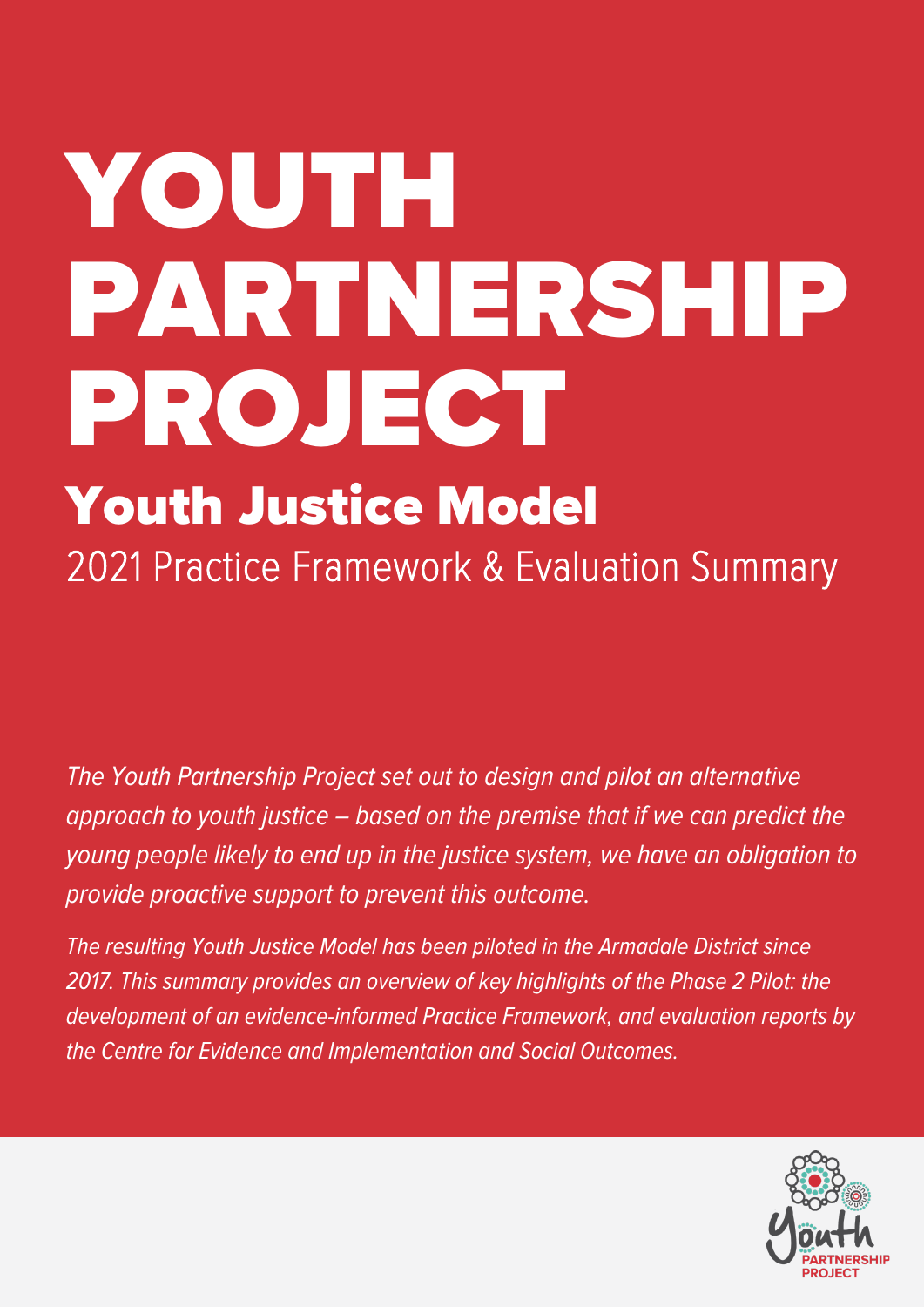

# About the YPP's Youth Justice Model

The Youth Partnership Project (YPP) is a strategic project, bringing state government agencies, local government and the not-for-profit community sector to work better together to improve outcomes for young people with complex needs through the planning and delivery of community services.

When the YPP was established in 2015, the data showed that despite lots having been tried to combat youth issues, little was changing. A better, proactive approach was needed – and we set out to design that approach.

It is premised on the theory that if we get the **RIGHT SUPPORT**, to the **RIGHT YOUNG PEOPLE**, at the RIGHT TIME, we will not only create significant savings in expenditure on statutory services but, more importantly, YOUNG PEOPLE WILL THRIVE in their communities.

# A New Practice Framework to Support Young People with Complex Needs

After an initial 3-year pilot, the Youth Partnership Project's Youth Justice Model entered a second pilot phase in 2020, with a focus on strengthening our approach through the development of an evidence-informed practice framework to support young people and families across the domains of youth, family, and education support.

We partnered with the Centre for Evidence and Implementation, who helped us develop the practice framework by drawing on our experience of the initial pilot, expertise of our partners, and the existing evidence base. The new practice framework was implemented throughout the YPP's second pilot phase, with extensive training and coaching of the YPP Operational Team, and minor adjustments made to improve its delivery. This strong practice framework has now been embedded into the Youth Partnership Project's Youth Justice Model, which is summarised below.

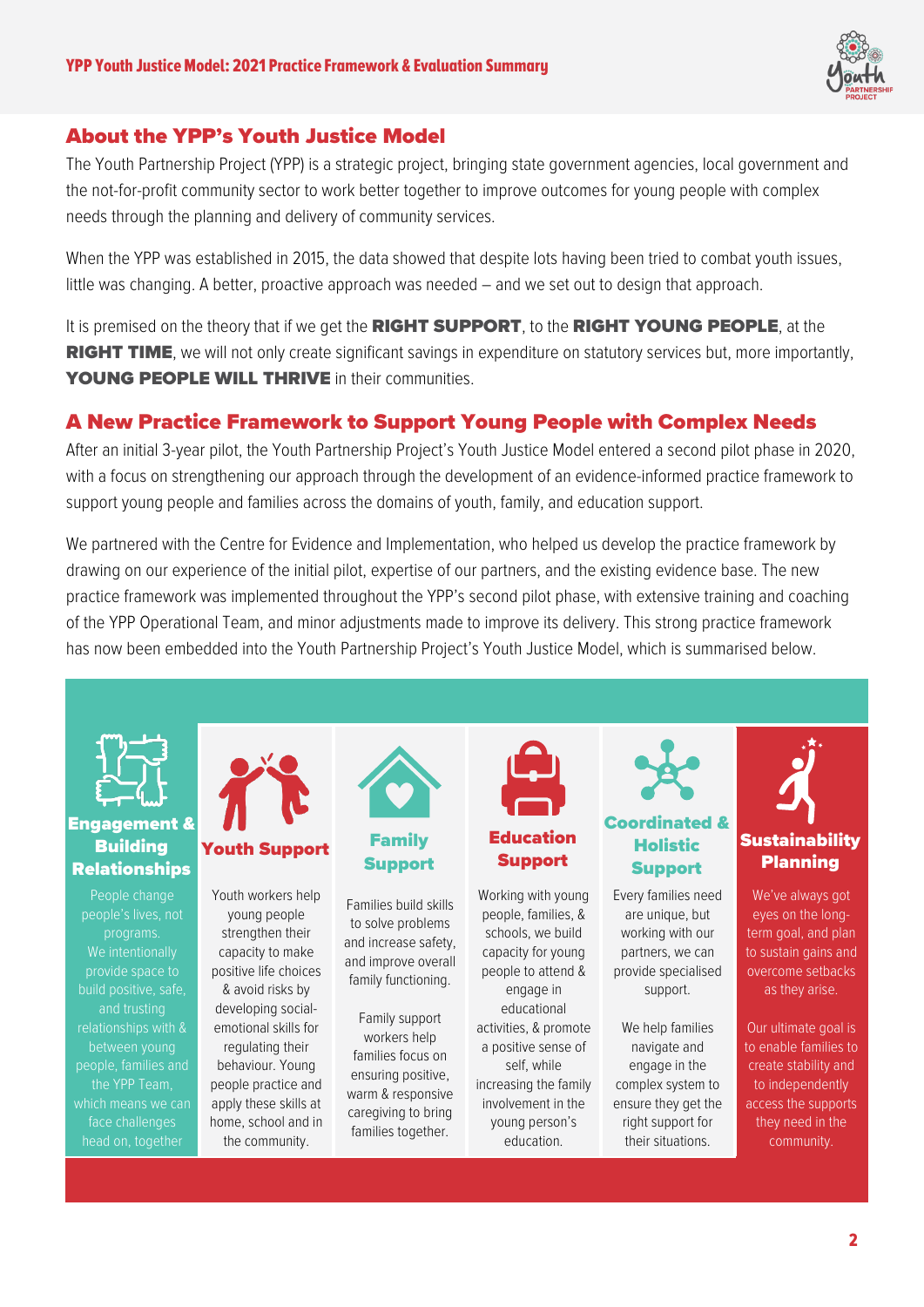

### About the Evaluation Process

Two external consultants were commissioned to support the implementation and evaluation of the YPP's Phase 2 Youth Justice pilot. The Centre for Evidence and Implementation delivered the evidence-informed Practice Framework and evaluated its implementation. Social Outcomes was engaged to report on client outcomes and provided a high-level economic analysis. Both organisations analysed client data from validated tools and government agency administrative datasets. Several focus groups and interviews with critical stakeholders and participants were also conducted.

## Findings

#### Implementation

"Staff consistently deliver the practice framework with strong fidelity."

CEI found that the practice framework was implemented with high fidelity (i.e. delivered the way it was planned) and is well received by staff.

#### Collaboration

At a systems-level, stakeholders agreed the approach to identifying and supporting young people with such complex needs was a significant improvement on business-as-usual and would ideally be replicated elsewhere. For example, in the case of one boy, child protection, police and schools worked in 'lockstep' to provide the needed family and domestic violence supports in the home and developmental learning supports at school. In some instances, however, there were limitations to what the partnership could achieve in influencing housing, which could have had a significant stabilising effect for families.

"Because we've identified a group of kids – and using police information, education department information, CPFS information – you've got buy-in, because the central thing is that there is a purpose here."

#### Meeting A Need

There are estimates of "sufficient local need for approx. 80 families per cohort"

There is strong evidence of local need for the service in the Armadale District– and most likely in other locations.



"In the YPP, senior agency leaders [are] brought together to troubleshoot issues...It's not just case coordination –it's actually doing the required work, which is different to the default position."